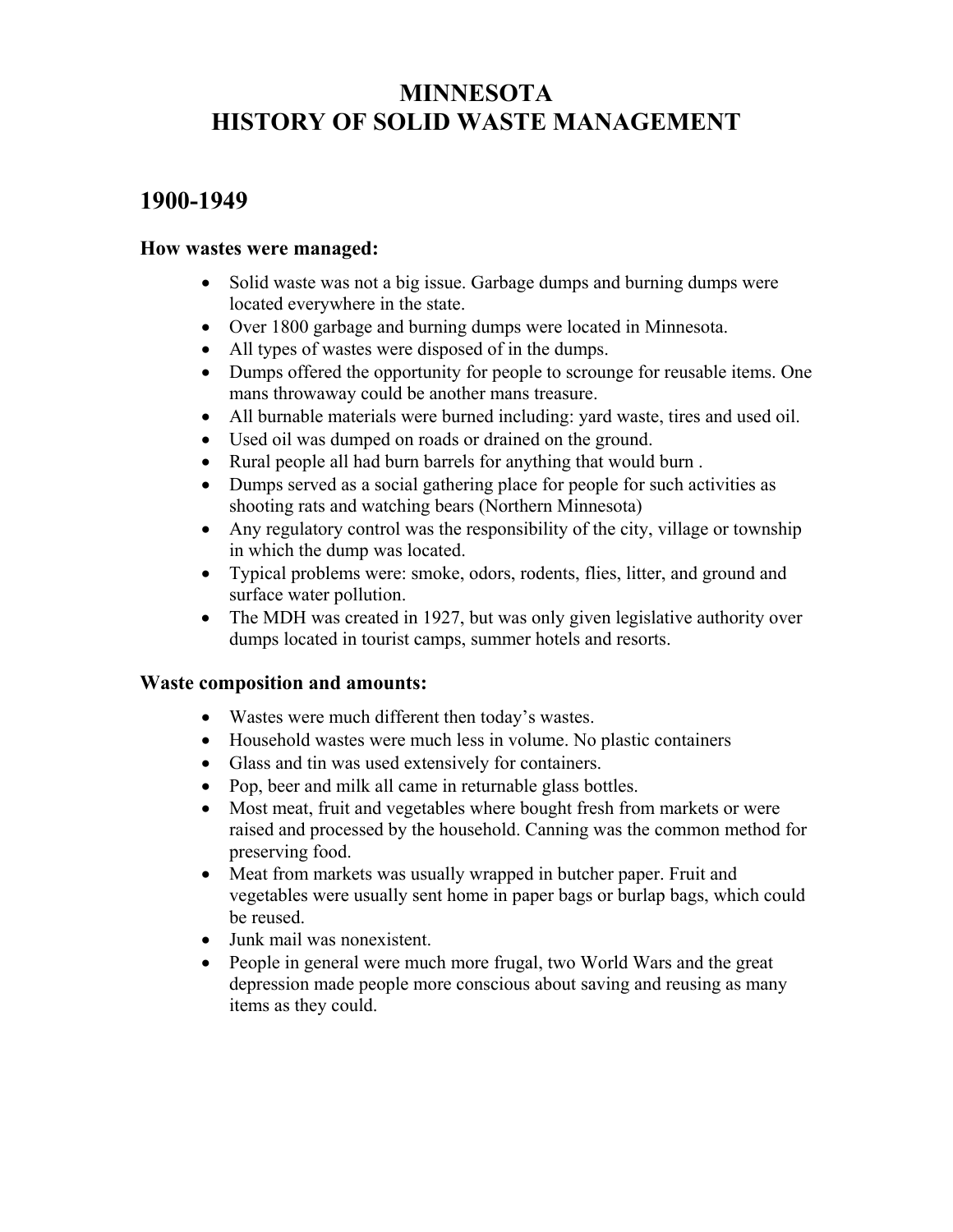# **1950's**

#### **How wastes were managed:**

- Dump sites continue as the disposal method
- Land use, due to expanding cities with quickly increasing populations, caused concerns for many of the existing dumps. New dump sites were getting hard to site, NIMBY started with the increasing populations.
- Metro area shortage of dump sites led to the legislature to enact chapter 450 in 1957. Let cities of the  $2<sup>nd</sup>$ ,  $3<sup>rd</sup>$ , and  $4<sup>th</sup>$  class within 25 miles of Minneapolis City Hall create sanitary disposal authority. However, only one authority was formed and the shortage of dumps sites continued.
- In rural Minnesota life went on like it had in the past. Dumps continued to burn and bury. The sitting of new dumps generally was not a problem in greater Minnesota.

## **Waste composition and amounts:**

- Household wastes very small as compared to today wastes. No plastic containers. Glass bottles and tin cans were the main containers. Paper boxes for breakfast food and oatmeal.
- Televisions were just starting to become popular, this would prove to be a large problem in the future (electronic wastes)

## **1960's**

#### **How wastes were managed:**

- The shortage of dumps due to the increasing of population and the expansion of cities became a national issue.
- In 1965 the Federal Solid Waste Disposal Act was passed. 19 Solid waste research projects received up to \$2 million in aid from the Federal Government.
- In 1967 the Federal Beautification Act was passed. (Lady Bird Johnson Act) It did not allow any landfills to be built adjacent to a highway.
- In 1967 the Minnesota Legislature created the MPCA investing them with broad powers to control air, water and land pollution. The MPCA did not have authority to control solid waste activities. However, the MPCA was directed to study and make recommendations on solid waste disposal needs for the 1969 legislature.
- The 1967 Legislature also created the Metropolitan Council and directed them to study and plan solid waste management in the Twin Cities Metro area.
- The 1969 Legislature gave SW authority to the MPCA and to the Met Council
- State Solid Waste Act becomes law Prohibits open burning; solid waste permitting process established; landfills upgraded; put emphasis on creating sanitary landfills.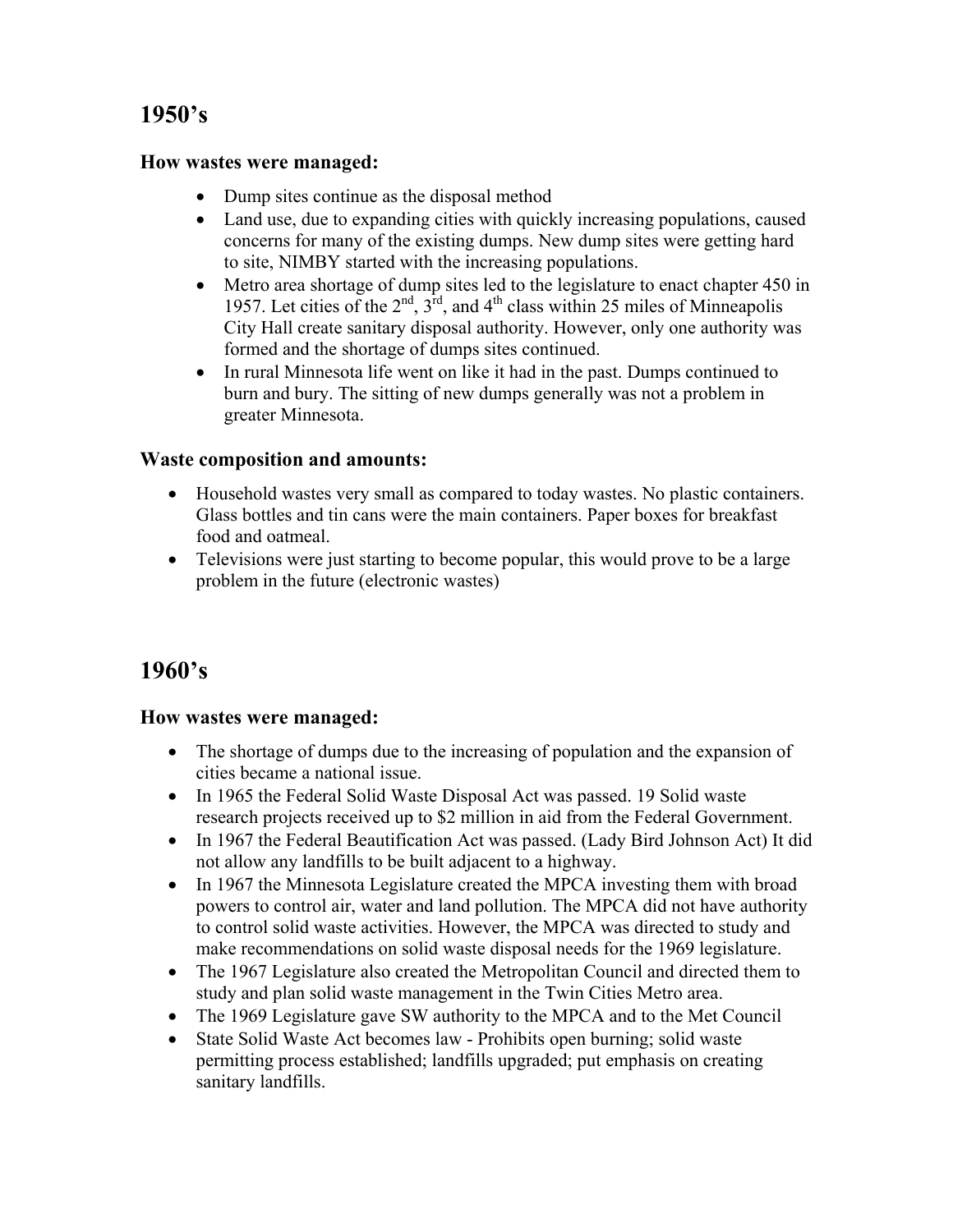#### **Waste composition and amounts:**

- Waste amounts increase as the population increases. More individual packaging begins.
- Glass returnable bottles (pop, beer and milk) still used extensively
- Milk starts to be sold in paper containers
- Pop and beer begin to be sold in metal cans mid 60's
- Convenience becomes important to the consumers and our ways of life
- Burning dumps still the most used waste disposal method in Minnesota

## **1970's**

## **How wastes were managed:**

- Open dumps are closed and sanitary landfills are established using county solid waste plans as a tool.
- MPCA promulgates solid waste rules requiring disposal facilities to obtain permits and meet basic design and operational meetings.
- In 1971 the Legislature enacted Chapter 400 establishing a much expanded role in solid waste management for counties outside the Twin Cities Metropolitan area.
- MPCA required all counties to submit plans on managing solid waste. In these plans, the county needed to indicate the dumps to be upgraded to sanitary landfill statue and the dumps to be closed.
- By 1973, approximately 1500 operating open dumps were replaced by approximately 140 permitted landfills.
- In 1973 the MPCA revised the solid waste rules to: exclude hazardous waste disposal practices, to provide for a five-foot minimum separation to the ground water table and establish closure requirements for dumps.
- September 1973, 84 of the 87 county plans had been submitted to MPCA for approval.
- In 1974 all efforts were directed to dump closing and construction of permitted landfills.
- In 1974 landfill operator training was offered for the first time.
- In 1974 the water monitoring reports start to show the presence of leachate at permitted landfills. This served as the early warning that something was wrong and that sanitary landfills could actually cause pollution problems.
- Foundation of the Met Council and metro counties solid waste planning structure.
- 1976 Federal Resource Conservation and Recovery Act (RCRA) enacted
- 1977 almost all open dumps were closed and nearly all landfills were permitted
- In 1978, a number of landfills permitted in the early 1970s were either closing or asking for expansions. A crisis situation was predicted in the metropolitan area, and the other large cities in the state (Duluth, St Cloud, Rochester).
- The 1978 Legislature enacted Chapter 728, which required the State Panning Agency to study the problems with solid waste and hazardous waste in the state and report back to the Legislature. This study known as the "Casserly Report" was published in 1979. Its recommendation would be used for legislation in 1980.
- In 1979 the MPCA began to focus on ground water and hazardous waste. In June of 1979 the MPCA published the state hazardous waste rules.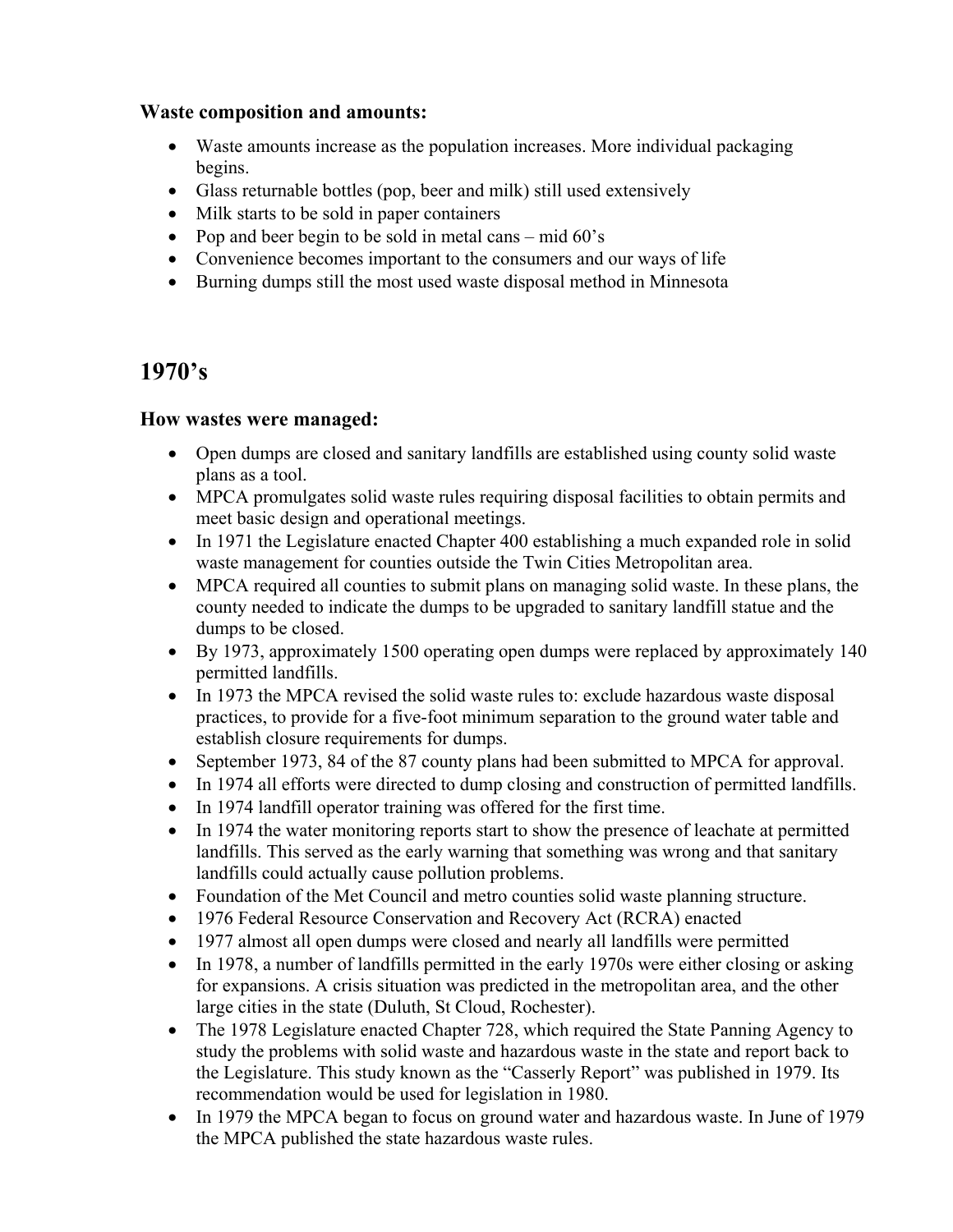#### **Waste composition and amounts:**

- Amounts of MSW increasing as the population of the state grows and the economy booms.
- Consumer convenience becomes extremely important.
- The use of plastic in packaging increases.
- The use of glass returnable bottles in the beverage business decreases as the use of Aluminum cans increases.
- Fast food industry becomes extremely large.
- Disposable diapers become very popular with the working families
- SEE US EPA.1977 Solid Waste Composition Study

## **1980's**

## **How wastes were managed:**

#### **1980**

## **Minnesota Waste Management Act** established by the Legislature

- Establishes state waste management hierarchy (emphasizing "resource recovery" waste combustion, composting-recycling-over land disposal)
- Creates landfill siting process
- Solid waste abatement planning required in Twin Cities region waste assurance provided (i.e., designation or flow control)
- Waste Management Board (precursor to OEA) created and given solid and hazardous waste responsibilities(hazardous waste siting and recycling grants
- Provides grants to MPCA for solid waste planning, as well as for new technology for resource recovery
- Legislative Commission on Waste Management created
- MPCA documents ground water contamination problems at unlined landfills

#### **1981**

• RCRA State Plan (MPCA state solid waste plan approved by federal EPA

#### **1982 – 1984**

#### **Development of Recycling and Solid Waste Management**

- First resource recovery facility opens (1982)
- Initial development of recycling and public education initiatives
- Solid waste plans are required to contain information and to be approved by the MPCA
- 1982- landfill " Certificate of Need" legislation intends that landfilling is the method of last resort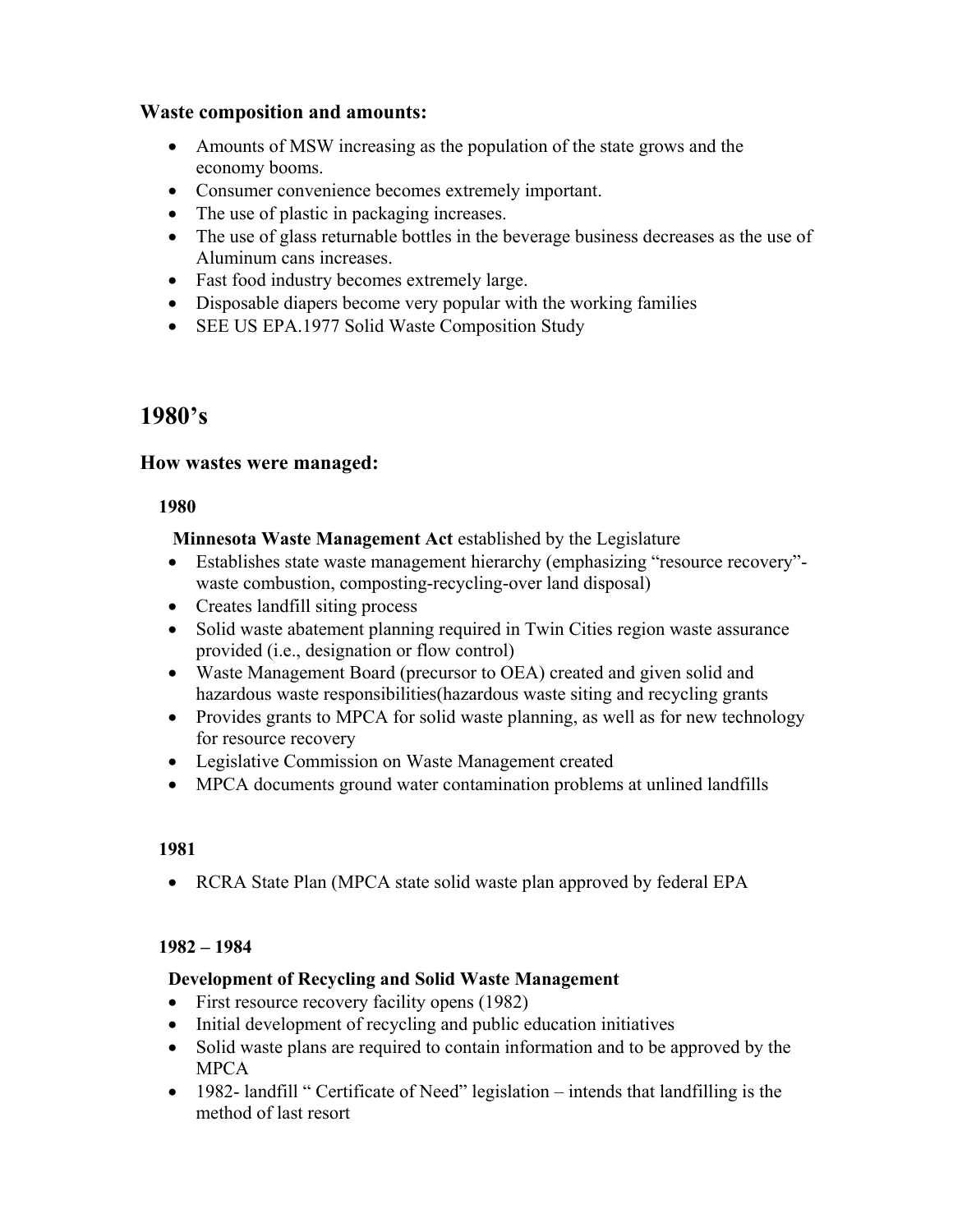#### **1983**

• In 1938 Minnesota's Superfund Program was created under the Minnesota Environmental Response and Liability Act (MERLA) and the federal Superfund Program under the1980 Comprehensive Environmental Response, Compensation and Liability Act [CERLA]. This provided legal and financial tools to remediate uncontrolled releases of hazardous substances, including where releases had been identified at landfills.

#### **1985 - 1986**

## **Mandatory Waste Processing**

- Legislation for the Metro Area
- Requires that no unprocessed MSW generated in the Metro Area go to landfills after Jan. 1, 1990

## **Waste Management Act Amendments**

- Waste tires could not be disposed in the land (Minn. Stat.§115A.904)
- Source separated recyclable materials may not be accepted at public resource recovery facilities, except for transfer to a recycler, unless no other person is willing to accept the recyclable materials

## **Third Metropolitan Region Solid Waste Plan**

- Sets abatement goals based on hierarchy (80% processing; 20% reduction/recycling; market development and public education)
- Abatement grant program established

#### **Solid Waste Planning Rules Adopted**

• County Solid Waste Management master plans are stated, implementing the waste management hierarchy

#### **HHW Program Developed**

• MPCA sponsored household hazardous waste (HHW) collections begin

#### **1987 – 1988**

#### **Solid Waste Responsibilities are Divided**

- County solid waste management master plans approved by Met Council for Metropolitan region; WMB for greater Minnesota
- Political support building for major processing facilities due to difficulties in siting new landfill capacity (examples East Central – Pope/Douglas – Prairieland )
- Greater regional awareness of solid waste problems
- Major recycling programs implemented
- WMB assumes responsibility for planning and issuing Certificates of Need for landfill capacity
- MPCA promulgates new landfill siting criteria, design standards, closure/post closure and financial assurance requirements are set by MPCA
- New rule requirements for liners, leachate collection systems, ground water monitoring and financial assurance increased operating costs foe MSW landfillsabout 50% of operating landfills close by 1990 (55 still in operation)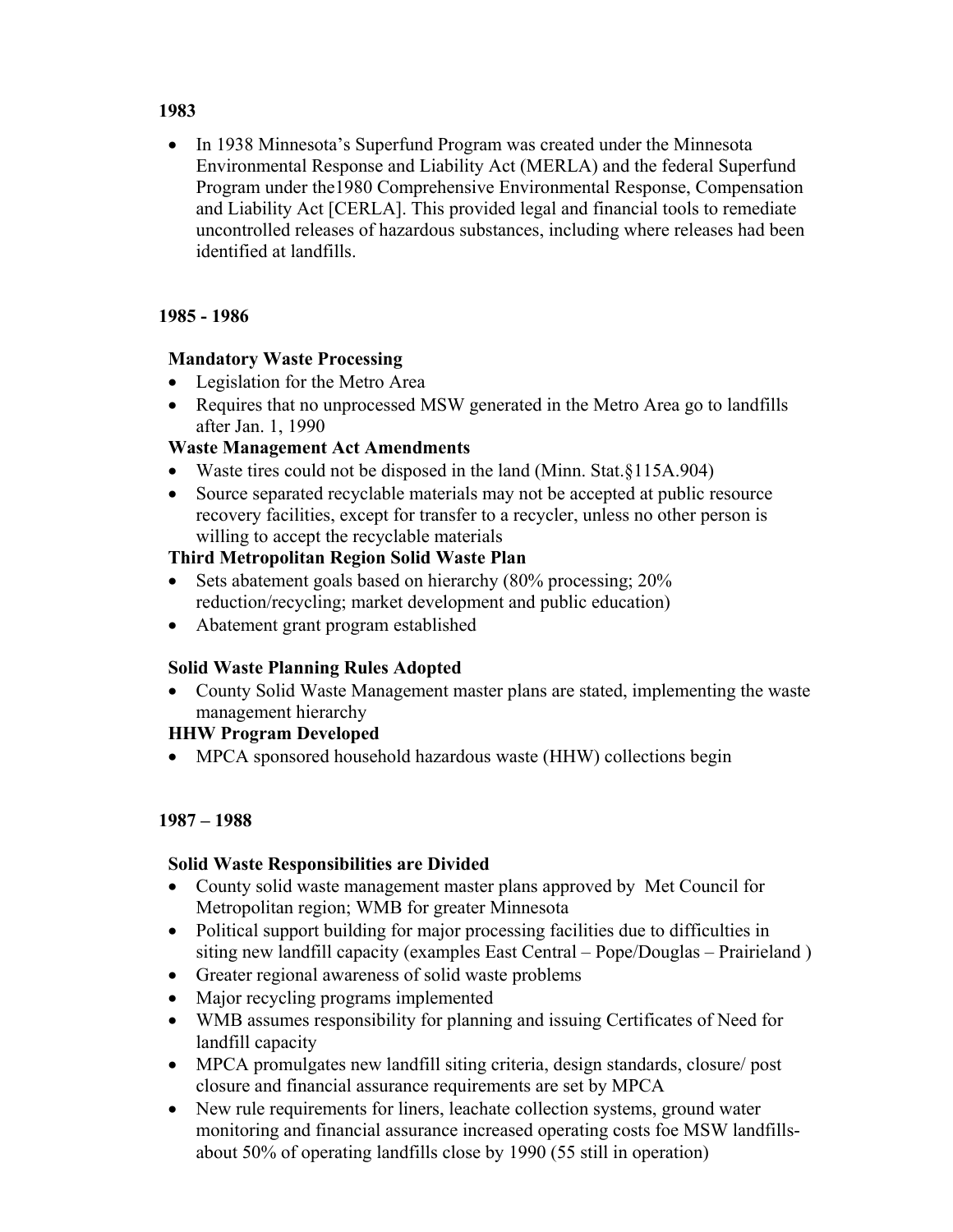- MPCA streamlines permit-by-rule for recycling, yard waste, transfer and demolition facilities
- MPCA establishes partnership program with counties for HHW management

## **Waste Management Act Amendments**

- Spent lead acid batteries and used oil disposal in MSW was prohibited
- Used motor oil is restricted from disposal in or on the land without MPCA approval

## **1989**

## **SCORE Legislation passed**

- Sets county recycling goals
- Establishes state funding for waste reduction, recycling and problem materials management from sales tax applied to garbage collection services (\$25 million to counties)
- Office of Waste Management (OWM) replaces the Waste Management Board

## **Counties required to have a Household Hazardous Waste Plan completed by October 4, 1990**

## **Highlights of the 80's – Processing facilities built and operating (some built with CAP funding)**

- 1982 St Johns Incinerator (Collegeville) Closed 1988
- 1982 Red Wing (Red Wing)
- 1983-84 Rueters RDF (MPLS)
- 1985 Newport (RDF) NRG (Newport)
- 1985 WLSSD Incinerator (Duluth)
- 1986 Quadrant WTE (Perham Facility)
- 1986 RECOMP RDF-Compost (St Cloud)
- 1987 Wilmarth (Mankato-NSP-NRG) rebuilt to burn RDF
- 1987 Olmsted County WTE (Rochester)
- 1987 Red Wing WTE (Red Wing)
- 1987 Pope/Douglas WTE (Alexandria)
- 1987 Fillmore County MSW Composting
- 1988 Polk County WTE (Fosston)
- 1988 Elk River Incinerator (Elk River)
- 1984 1988 Future Fuels SWIS Corp. (RDF- Compost) (Thief River Falls)
- 1988 Lake of the Woods MSW Composting
- 1989 HERC WTE Facility (MPLS)
- 1989 Fergus Falls WTE (Fergus Falls)
- 1989 Rice County HHW and Recycling Facility

## **Waste Composition and Amounts**

- Waste volumes continue to increase
- Aluminum continues to increase in the beverage container market, glass continues to decline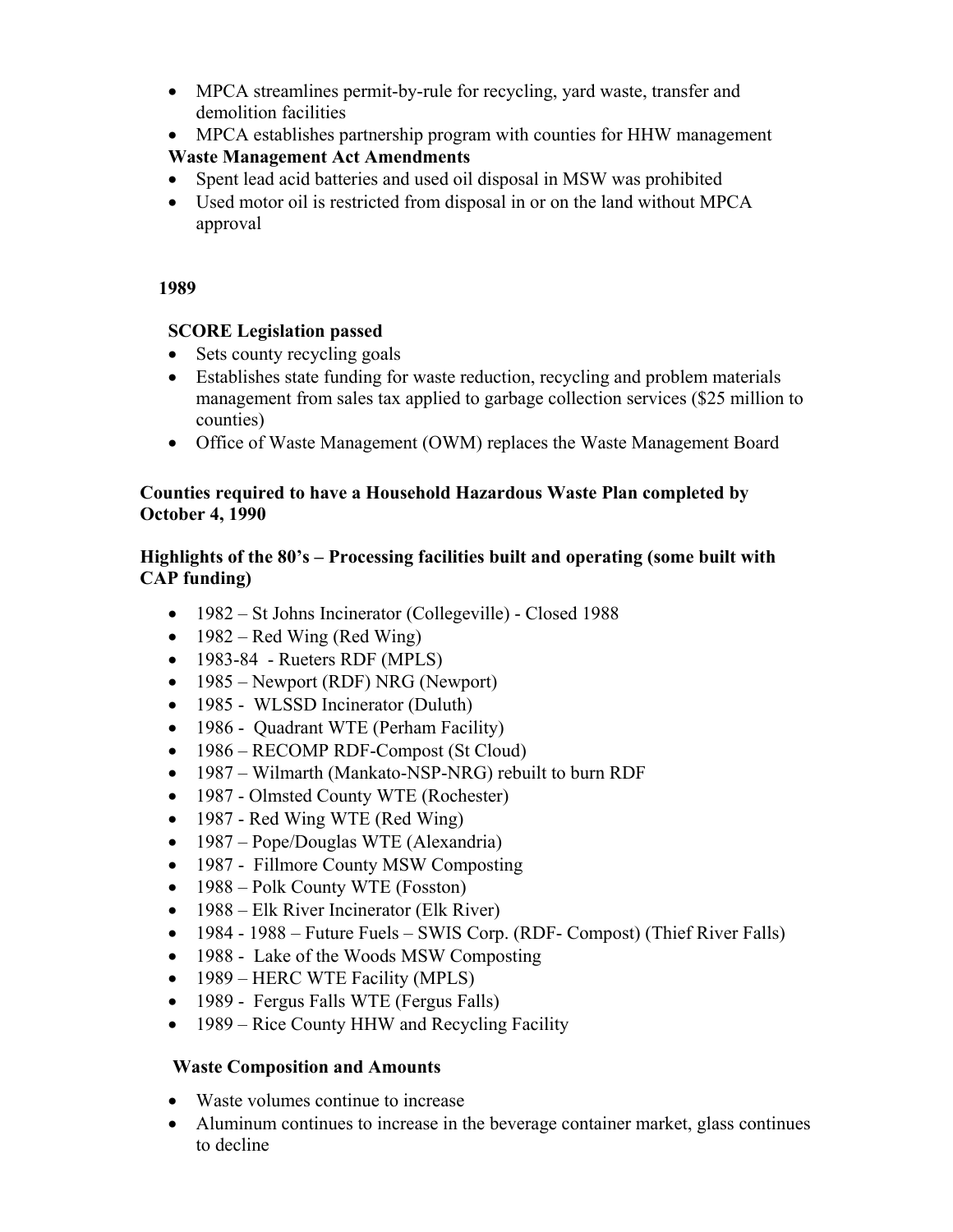- Plastics show increases-Shrink wrap and protective wrapping becomes standard in the shipping of goods
- Paper continues to increase (office paper is a large percentage due to the introduction of printers for computers)

## **1990'S**

## **How Wastes Were Managed**

 **1990** 

## **Pollution Control Act**

- Requires industries to prepare plans and progress reports for submission to the MPCA and the OWM
- Provides for financial and technical assistance from the MPCA and OWM on pollution control methods
- Metro Counties create SWMCB

## **Waste Management Act Amendments**

- Yard waste can not be disposed in landfills and resource recovery facilities, in the Metro Area, except for the purposes of composting [Minn. Stat. § 115A.931]
- A person may not dispose of unprocessed MSW at a Metro Area disposal facility. Certain exemptions exist for unprocessible wastes and other conditions. [ Minn. Stat. § 473.848]
- A person may not place a major appliance in MSW, in or on the land, or a disposal or processing facility. Counties are required to provide for the opportunity to recycle residential major appliances. [Minn. Stat. §§ 115A.02, subd. 17a, 115A.552, 115A.9561]
- A person may not place in MSW a dry cell battery containing mercuric oxide electrode, silver oxide electrode, nickel-cadmium or sealed lead-acid that was purchased or used by a government agency or an industrial, communications, or medical facility. [Minn. Stat. 115A.9155]

 **1991** 

## **MPCA Prioritizes Permitting Projects**

- New federal standards for landfills enacted (Subtitle D of federal RCRA)
- MPCA prioritizes permitting activity for facilities that are higher on the Waste Management Act's hierarchy

## **Waste Management Act Amendments**

• A person may not place in MSW a rechargeable battery or battery pack or a product with a non-removable battery pack. [Minn. Stat. § 115A.9157]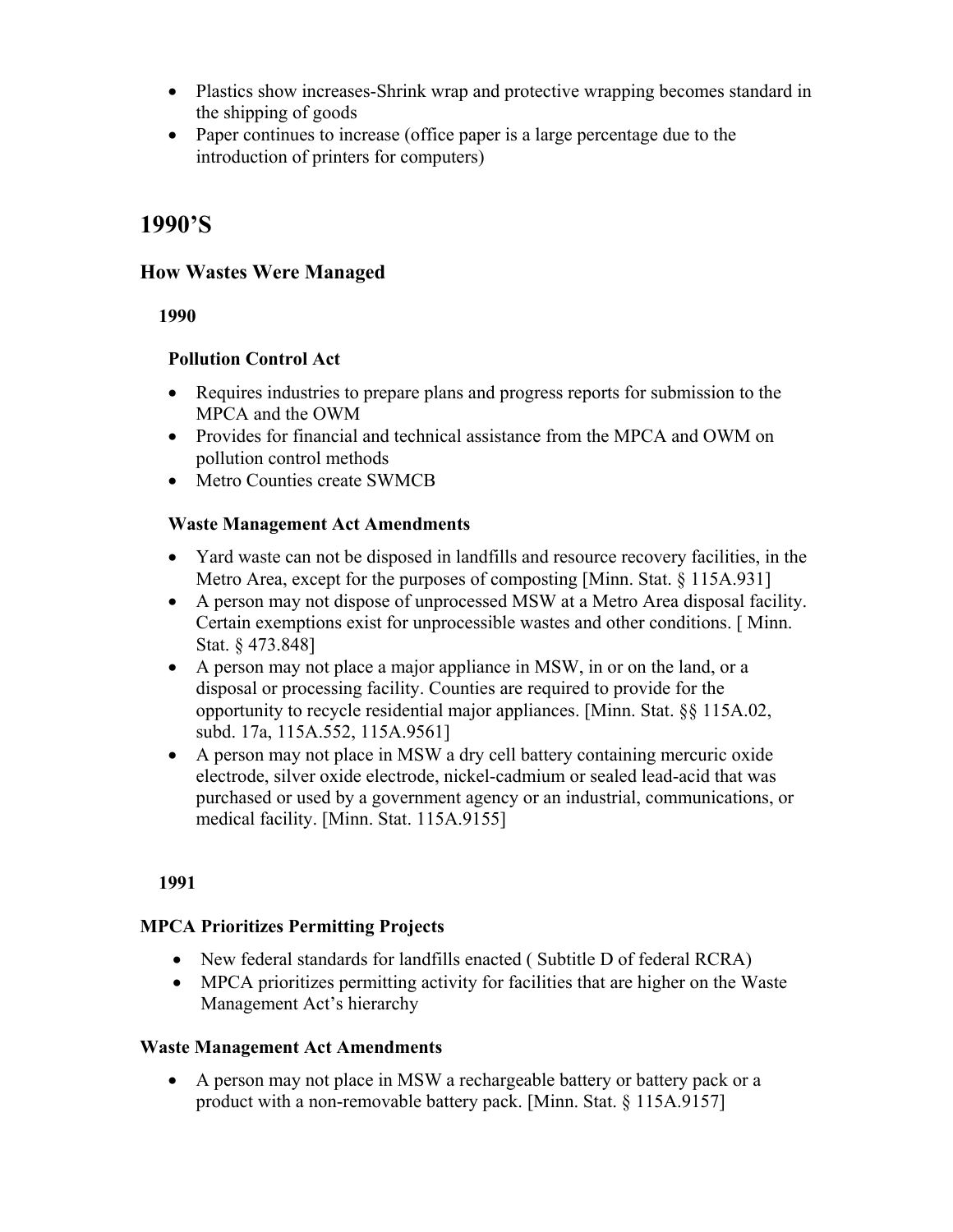• Solid waste generated outside of Minnesota may not be processed or disposed of unless the waste meets all current solid waste management regulations and has separated all items that are banned from MSW. [Minn. Stat. § 115A.935]

## **Fourth Metro regional Solid Waste Plan**

- Establishes goal of 35% recycling by 1993 (50% by 2000)
- Emphasis on toxicity reduction; reduced dependence on landfilling
- Greater responsibility on generators to recycle and reduce waste

#### **1992**

## **MPCA receives approval from Federal EPA for the Solid Waste Permitting Program**

**Each county in Minnesota required to implement their Household Hazardous Waste Management Plan by June 30, 1992.** 

#### **Waste Management Act Amendments**

- The yard waste ban was extended to Greater Minnesota [Minn. Stat. § 115A.931]
- A person may not place mercury, a thermostat, thermometer, electric switch, appliance, medical/scientific instrument that has not had the mercury removed in solid waste, knowingly place in a processing or disposal facility or in a wastewater disposal system. Manufactures are required to provide information on recycling or proper management of the product. A person may not sell for resale, or at retail, a toy or game that contains mercury. [Minn. Stat. §§ 115A.932, 116.92, 116.932]

## **Federal Court Flow Control Decisions**

- 1992-Faribault & Martin Counties waste designation ordinance struck down; 1994 Supreme Court Carbone decision; 1995 – "Environmentally Inferior Facilities" struck down.
- Limits the ability to direct MSW to resource recovery facilities
- Increased the amount of MSW going out-of-state landfills
- Many local governments subsidize tipping fees to at public resource recovery facilities to make them competitive with out-of-state landfills

#### **1993**

#### **Waste Management Act Amendments**

- A person (households were exempt until August 1, 1994) may not knowingly place a fluorescent or high intensity discharge lamp in solid waste or at a solid waste facility, except a household hazardous waste or recycling facility. [Minn. Stat. § 115A.932]
- A person shall not dispose of residential lead paint at an unlined land disposal facility or a MSW incinerator. Citizens who remove lead paint must manage the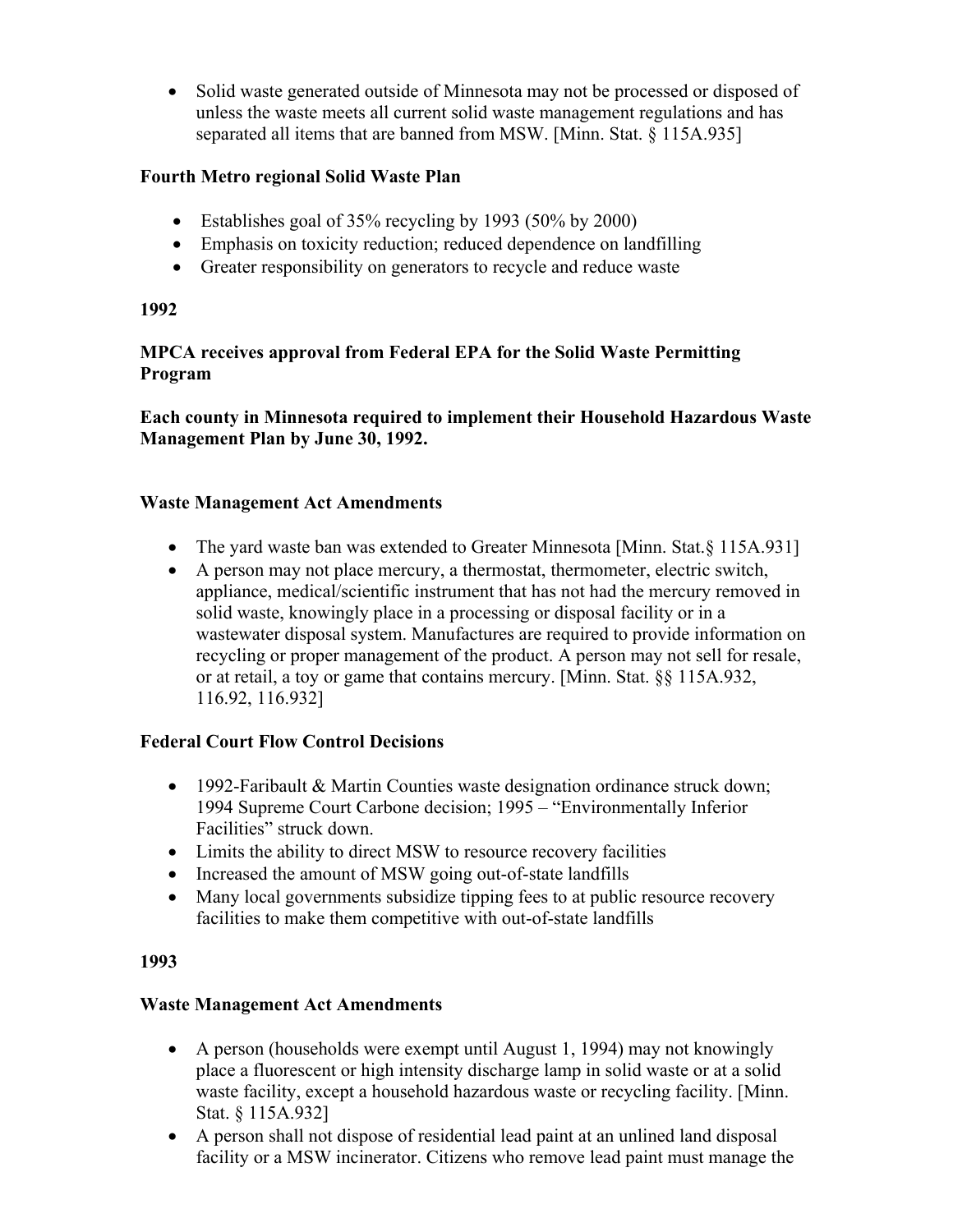waste in accordance with household hazardous waste laws. [Minn. Stat. §§ 116.875, 116.88]

## **Hennepin County enacts first Waste Generator Fee**

• Hennepin County enacts an ordinance requiring waste generators to fund solid waste management programs. This is the first solid waste generator fee in the state.

#### **1994**

#### **Office of Environmental Assistance (OEA) Created**

- Replaces Office of Waste Management
- Assumes Metropolitan Council's solid waste responsibility

## **Landfill Cleanup Act**

- Creates close landfill program
- Transfer of ownership of landfills to state
- In response a significant portion of MSW landfills close, leaving only 27 MSW landfills operating
- 106 Minnesota Landfills become part of program

## **1994 & 1995**

#### **Waste Management Act Amendments**

- Prohibition on disposal of motor and vehicle fluids and filters expanded to include brake fluid, power steering fluid, transmission fluid, commercially generated motor oil filters and antifreeze. [Minn. Stat.§ 115A.916
- Households generating fluorescent or high intensity discharge lamps may not knowingly dispose of them in solid waste or at a solid waste facility, except a household hazardous waste or recycling facility. [Minn. Stat.§ 115A.932]
- A person may not place a telephone directory (that contains more than 7.500) listing) in solid waste, in a solid waste disposal facility or at a resource recovery facility, except a recycling facility. Directory publishers or distributors have certain collection and recycling requirements. [ Minn. Stat. § 115A.951]
- Unprocessed MSW disposal restriction was amended to cover all MSW generated in the Metropolitan Area and established a standard of no more that 35 percent of the weight before processing may be disposed of in any MSW disposal facility on an annual basis. [Minn. Stat. § 473.848]
- The ban on the delivery of source-separated recyclables was amended to include disposal facilities and private resource recovery facilities unless approved by the Director of the MOEA. [Minn. Stat. § 115A.95]
- A person may not knowingly vent, or other wise release into the environment, any CFC used as refrigerant in appliances. [Minn. Stat. § 116.731]
- Motor oil filter ban extended to those generated by households. [Minn. Stat. § 115A.916]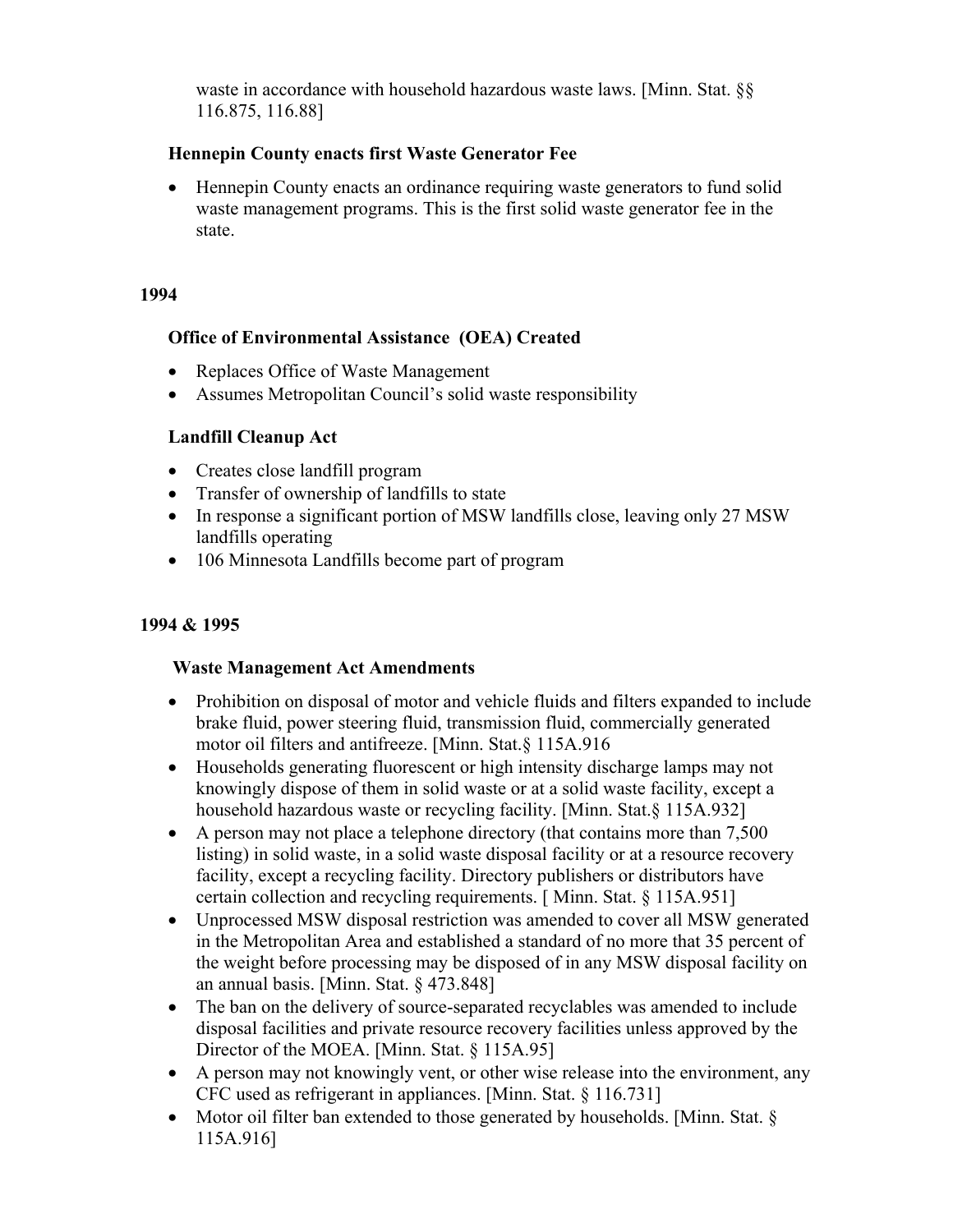## **Legislative Commission on Waste Management (LCWM) Abolished**

#### **Waste Management Act Amendments**

- Businesses that purchase and use 150 or fewer gallons per month and residential users may not place antifreeze in the sanitary sewer system. [Minn. Stat. § 115A.916
- 1996 to 1998 Waste Management Act re-examined by the OEA

#### **1997**

## **Fifth Metropolitan Regional Solid Waste Policy Plan**

• Focus on waste and toxicity reduction; sustainability

## **Olmsted County Solid Waste Management contract with waste haulers.**

• Use of contract and service fees to control flow of MSW

#### **1998**

## **Stearns County Solid Waste Collection and Transportation Ordinances**

• Ordinances use public health as a way to direct the collection and transportation of MSW

## **Public Entities Law [ Minn. Stat. §§115A.46, 115A.471]**

• Requires that a public entity that manages solid waste must manage waste in a manner that is not inconsistent with the county solid waste management plan.

#### **1999**

## **Wabasha County Public Solid Waste Service Ordinance**

• County assumes the responsibilities for the collection, transportation, processing and disposal of all MSW generated within the county

## **Highlights of the 90's – Processing facilities built and operating (CAP Grant Funding)**

- 1990 Aitkin County HHW/Recycling Facility
- 1990 Norman County Recycling Facility (Ada)
- 1990 Swift County MSW Compost and Recycling Facility (Benson)
- 1990 Goodhue Recycling Facility
- 1991 Hubbard County Recycling Facility (Park Rapids)
- 1991 City of North Mankato Recycling Facility (North Mankato)
- 1991 Dodge County recycling Facilirty
- 1991 Lake County Recycling Facility
- 1991 Prairieland MSW Compost Facility (Truman)
- 1991 Wright County MSW Compost (Buffalo)

## **1996**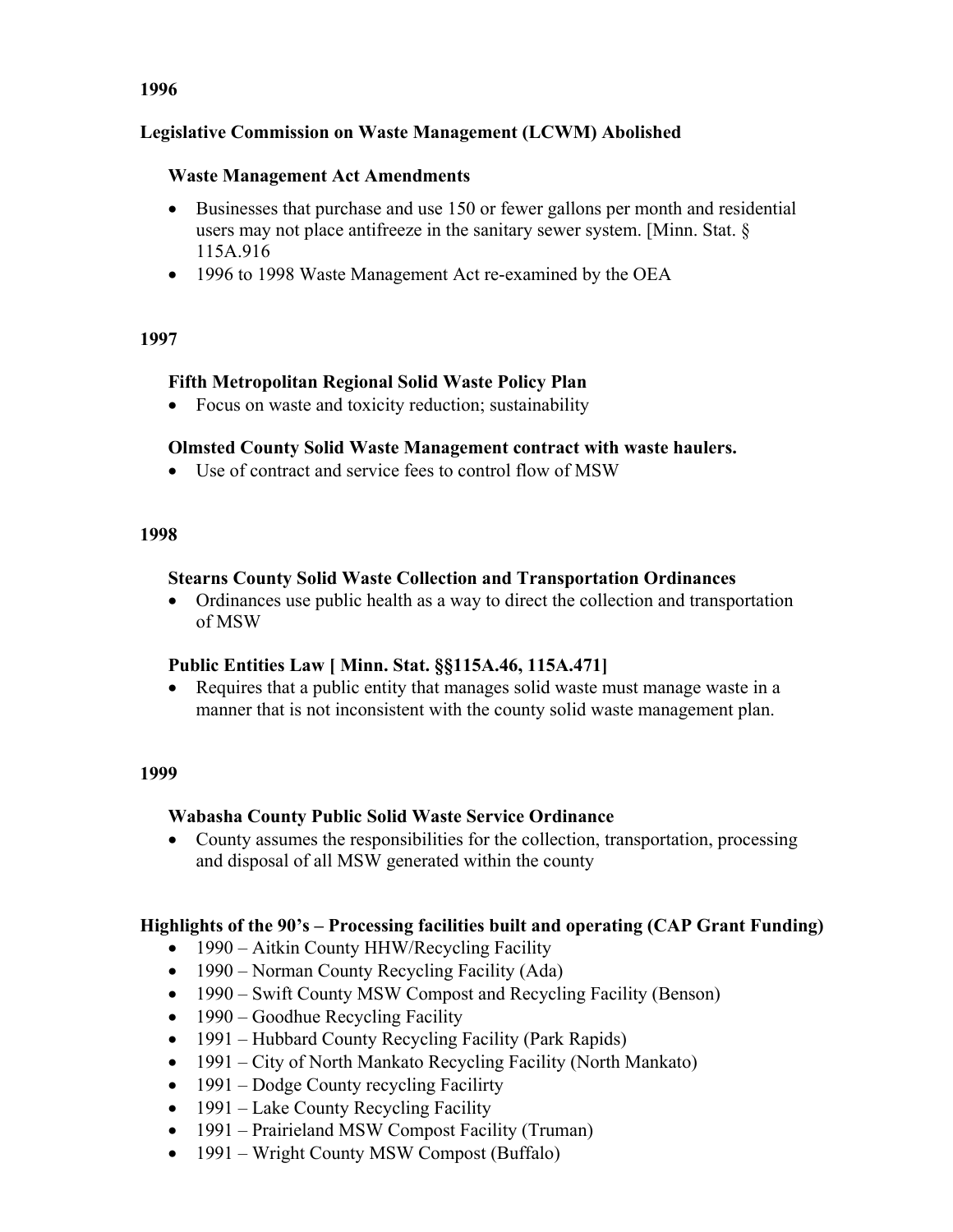- 1991 Kandiyohi HHW/Recycling Facility (Willmar)
- 1991 East Central MSW Compost Facility (Mora)
- 1992 Clearwater County Recycling Facility (Bagley)
- 1992 Redwood County Recycling Facility (Redwood Falls)
- 1992 Hennepin County HHW facility (MPLS)
- 1992 Pennington County MSW Compost Facility (Thief River Falls)
- 1992 Cass County HHW/Recycling (Pine River)
- 1992 WLSSD HHW Facility (Duluth)
- 1992 Blue Earth County HHW Facility (Mankato)
- 1992 Olmsted County HHW Facility (Rochester)
- 1994 Otter Tail County HHW/Recycling Facility (Fergus Falls)
- 1994 Koochiching Recycling /HHW Facility (International Falls)
- 1994 Waseca County Recycling/HHW Facility (Waseca)
- 1994 Cook County recycling Facility
- 1995 Polk County MRF at Polk Co. WTE Facility (Fosston)
- 1997 St Louis County HHW Facility
- 1997 Scott County HHW Facility
- 1998 Tri County North HHW Facility (St. Cloud)
- 1998 Chisago County HHW Facility
- 1999 City of Hutchinson Organic Compost/HHW Facility (Hutchinson)

## **Facilities closed for operations during the 1990's**

- Recomp MSW Compost (St Cloud) 1994
- East Central MSW Compost (Mora) 1994
- Wright County MSW Compost Facility 1994
- Quadrant (Perham) Resource Recovery Facility 1998
- WLSSD Incinerator 1998

## **WASTE COMPOSITION AND AMOUNTS**

The 1990's were a decade of both population growth and growth in MSW production. Total MSW production during the decade grew at 33.6% or approximately 3.4% per year. The population during the decade grew at approximately12.4% or at approximately 1.25% per year. The 1990's saw the beginning and the growth of recycling. During the decade recycling grew from a statewide rate of approximately 25% to approximately 47.7%.

The composition of MSW produced in Minnesota changed during the decade of the 1990's. A summary of changes taken from the R W. Beck, Inc Study are as follows: Paper – decrease from 40.1% of total waste stream to 34.3% Plastic – remained the same  $11.4\%$ Metal – Increase from  $5.0\%$  to  $\%$ .1% Glass – decrease from  $3.1\%$  to  $2.8\%$ Organics (food wastes) - decrease from 13.3% to 12.4% Organics (yard wastes) – decrease from 2.9% to 2.3 % Wood waste – increase from 6.5% to 7.5% Other Organic – decrease from 3.7% to 1.4% Textiles – increase from 3.1% to 5.1% (increase due to carpet recycling in late 1990's)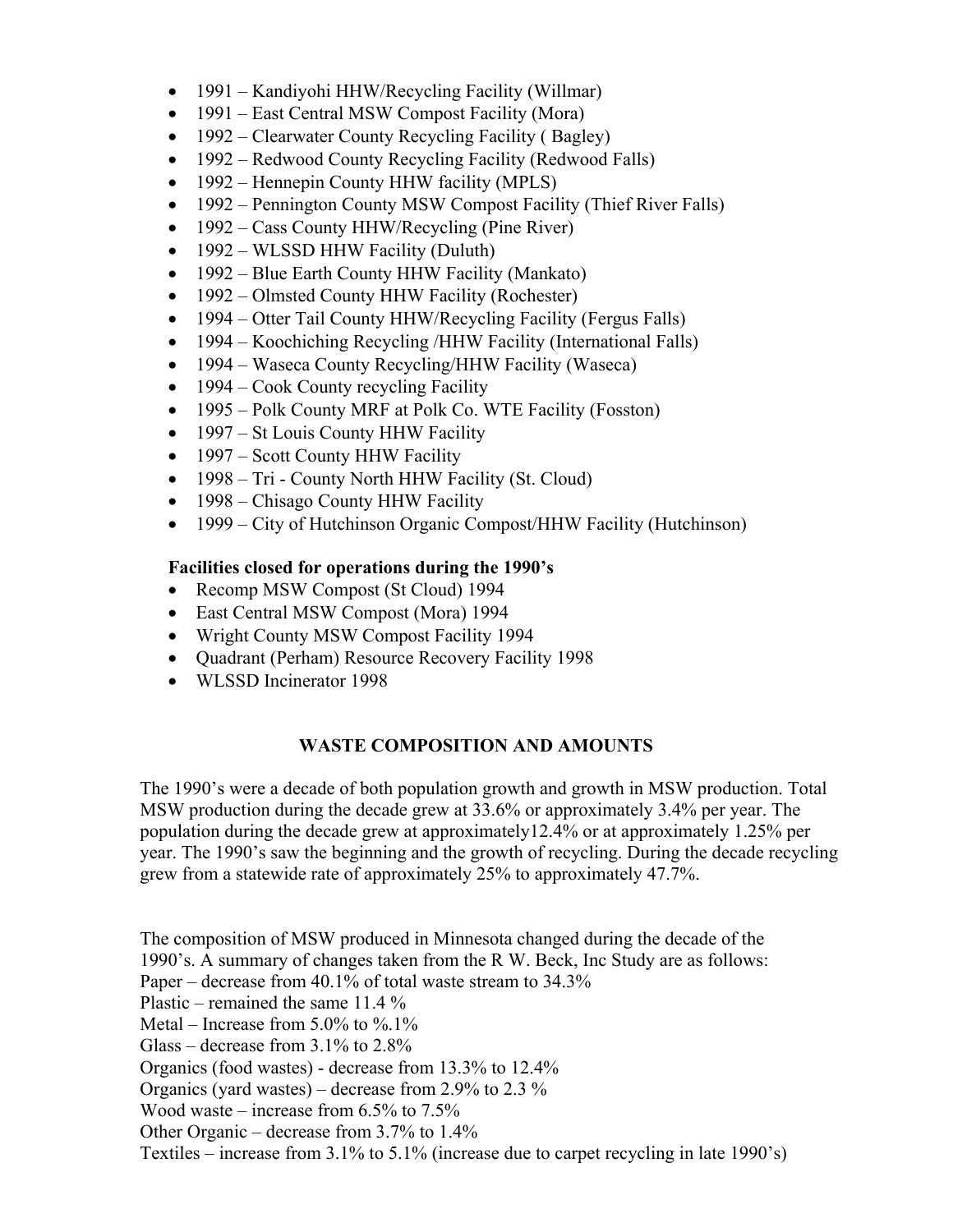Construction/Demolition – decrease from 2.9% to 2.8% Diapers – decrease from 2.4% to 2.1% Tires – increase from  $.1\%$  to  $.8\%$ Other Inorganic - increase 3.8% to 5.8% Problem Materials – increase from .8% to 1.9% HHW/HW – increase from .9% to 1%

## **2000's**

 **2000** 

## **OEA SOLID WASTE POLICY REPORT**

- Proposes new policies that emphasize reduction, recycling and recovery
- Set goal of eliminating landfilling of unprocessed MSW by 2008
- Transition from waste management to resource efficiency

#### **2001**

## **NEPSI (National Electronics Product Stewardship Initiative)**

• NEPSI kicks off with meeting in Washington, D.C. NEPSI's purpose is to bring stakeholders together to develop solutions to the issue of electronic products management

#### **2002**

#### **STATE SOLID WASTE POLICY REPORT**

• Waste as a resource

#### **Lake of the Woods MSW Compost Facility closes, not cost effective**

#### **SCORE funding reduced by Legislature from \$14.1 million to \$12.6 million**

#### **Quadrant WTE reopens as the Perham Resource Recovery Facility**

#### **2003**

#### **OEA SOLID WASTE ADVISORY COMMITTEE**

• OEA Solid Waste Task Force recommends a vision, goals and action items for solid waste management in Minnesota.

#### **MINNESOTA LEGISLATURE BANS CATHODE RAY TUBES IN MSW**

• Effective July 1, 2005, a person may not place an electronic product containing a cathode ray tube in MSW. (Chapter 128, Article 1, Section 129)